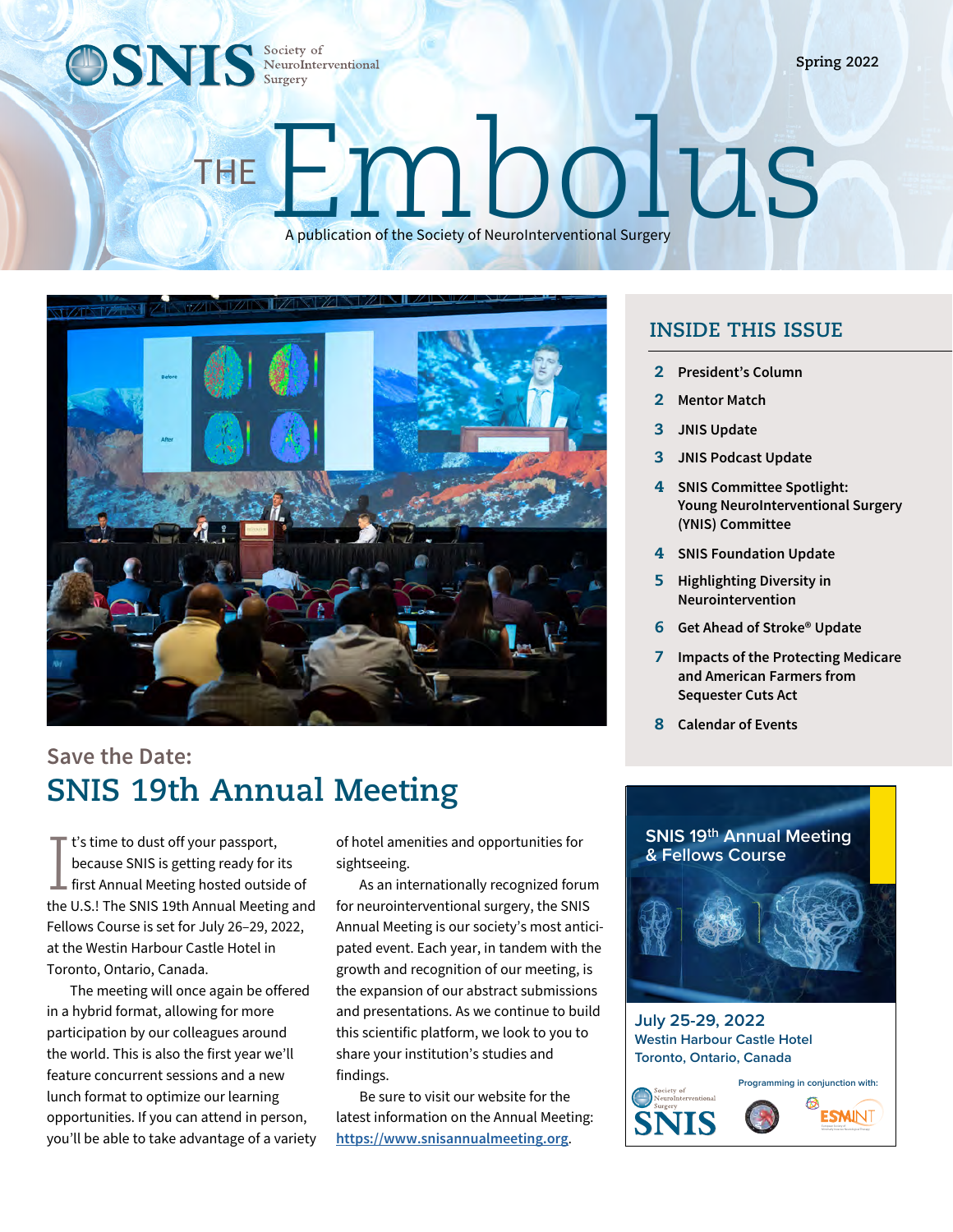

## Diversifying our Profession

Using my tenure as president of<br>SNIS, I am focusing on growing<br>influence on trainees, diversity and the presiding use the state like SNIS, I am focusing on growing our influence on trainees, diversity and advocacy in a positive way. I would like to highlight a few initiatives that are working toward this goal.

The Young NeuroInterventional Surgery (YNIS) Committee, chaired by Daniel Heiferman, MD and Eric Smith, MD and the Mentorship Committee, chaired by James Milburn, MD are both dedicated to supporting the SNIS fellows and early career neurointerventionalists through mentorship programming, local initiatives and a fellowship database that can grow and leverage our connections.

In addition, the Diversity, Equity, and Inclusion (DEI) Committee, chaired by Jenny Tsai, MD will begin a

**#WeAreNeurointervention** social media campaign to showcase the diversity of our membership. The Black Affinity Group, led by Mesha Martinez, Julian Hardman and Jason Wilson, will collaborate with leaders from the Society of Vascular & Interventional Neurology (SVIN), the American Society of Black Neurosurgeons (ASBN) and industry partners to support current black neurointerventionalists and advocate for black and underrepresented minorities pursuing careers in this field.

Lastly, our Get Ahead of Stroke® campaign, which is singularly focused on improving access to stroke thrombectomy, is expanding its efforts to more states. We're also working to increase EMS understanding of revised stroke protocols in

states with recent policy changes, as well as educate consumers in those states about the importance of calling 911 when they suspect a stroke.

There are a variety of other active, ongoing projects including the Fellowship Match, led by Jenny Tsai, MD and an interdisciplinary task force and the SNIS Insights Webinar Series, led by SNIS Education Chair Peter Kan, MD and the Education Committee, which now regularly features collaboration with speakers from ESMINT and OCIN.

There is no shortage of opportunities for SNIS members to lend their expertise and hard work to help SNIS grow and thrive. Feel free to reach out to me if you would like to get more involved.



## **Mentor Match**

**James Milburn, MD SNIS Mentorship Chair**



#### **The SNIS Mentor Match program**

**is in full operation,** with many mentormentee relationships already active. SNIS believes this will be a valuable tool to foster new relationships and share knowledge between our experienced members and early career neurointerventionalists, fellows and residents. We believe this program will connect our society in new ways across institutions and even countries. SNIS members are strongly encouraged to take advantage of this opportunity to mentor, become a mentee or both!

The program is available through SNIS Connect or directly at **[connect.snisonline.org/mentoring](https://snis.memberclicks.net/login#/login)**.

You should see the "Mentor Match" option available in the main menu, and you can visit the page above for a basic overview before getting started. Once you have signed up, be sure to search for a mentor or mentee in the directory. You can also visit the FAQ page for more detailed information about the program.

As Mentorship Chair, I am happy to facilitate the creation of relationships for mentees, and can be reached at **jmilburn@ochsner.org**. We are planning to hold a Mentor Match lunch event at the upcoming SNIS Annual Meeting in Toronto, which is another great reason to attend in person!

Please feel free to contact Anthony Portillo at **portillo@snisonline.org** or Eddie Woods at **woods@snisonline.org** for any comments, suggestions or to receive technical assistance with the website.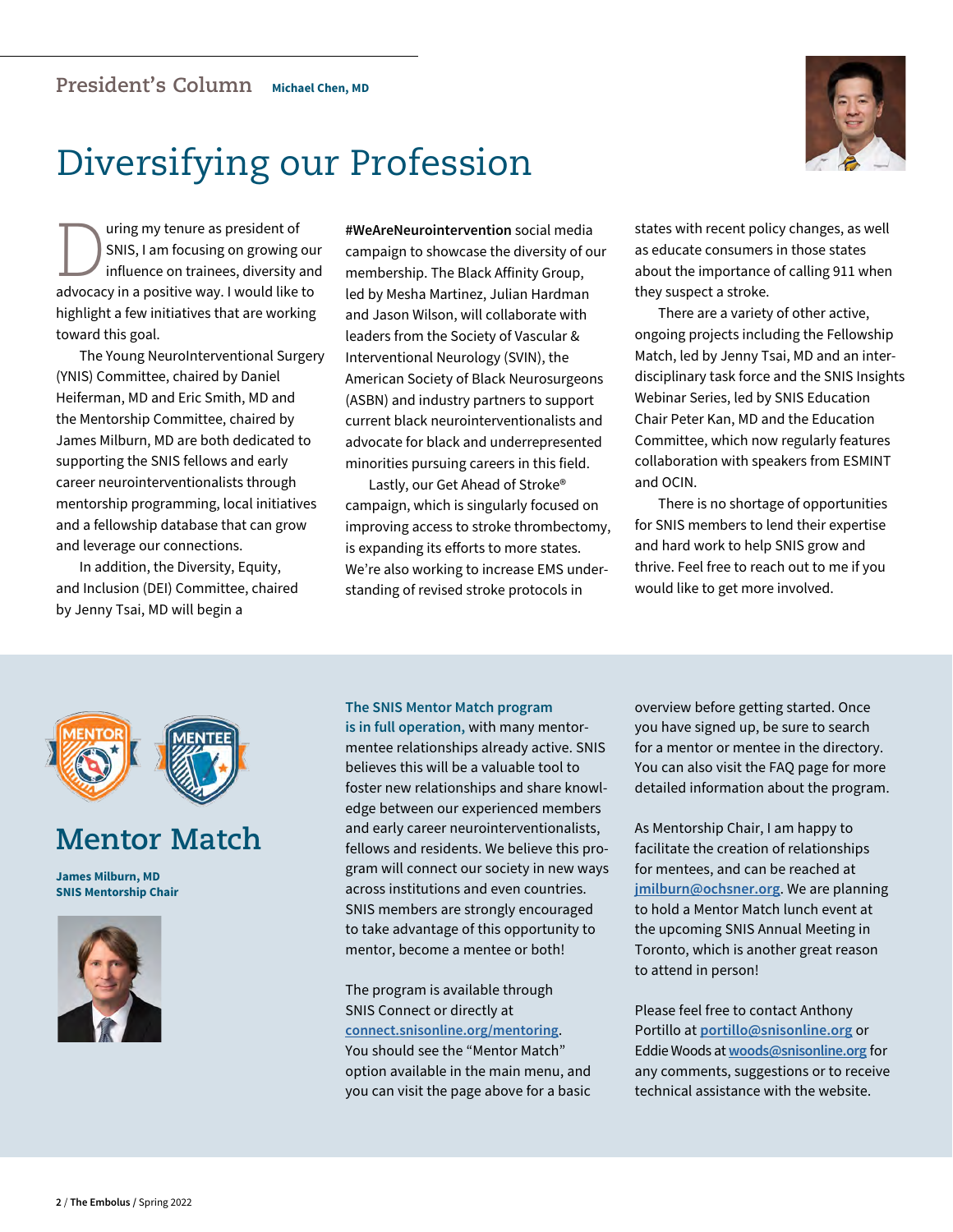#### *Journal of NeuroInterventional Surgery* **Update Felipe C. Albuquerque, MD / Editor-in-Chief**



The *Journal of NeuroInterventional*<br> *Surgery (JNIS)* remains committed<br>
to the publication of the highest<br>
quality science impacting the practice of *Surgery (JNIS)* remains committed to the publication of the highest quality science impacting the practice of neurointervention. As we announced in our last issue, the Impact Factor is at an all-time high of 5.836. Another number I'm proud to share is the length of our rapid review process; the time from manuscript acceptance to online publication currently averages 20 days.

For those of you who wish to contribute to these fantastic metrics, keep in mind that scientific and clinical articles that prospectively analyze neurointerventional techniques and outcomes represent the core content of the JNIS. We also welcome the submission of manuscripts pertaining to the use of novel devices and the development of innovative endovascular techniques. Through our editorial content, the JNIS highlights and critiques social, economic, and work force-related issues that directly impact our patients and the practice of neurointervention.

Thank you to our authors, reviewers, and the editorial board for all that you do to ensure the excellence of JNIS.

Below are a few highlights from the February 2022 issue. To learn more, visit **[www.jnis.bmj.com](https://jnis.bmj.com)**.

As the benefit of complete reperfusion (modified Thrombolysis in Cerebral Infarction (mTICI) 3) over near-complete reperfusion remains unclear, **"Is a picture-perfect thrombectomy necessary in acute ischemic stroke?"** compared clinical outcomes between mechanical thrombectomy (MT)-treated stroke patients with mTICI 2c versus 3. The retrospective study is from the Stroke Thrombectomy and Aneurysm Registry (STAR) and

included 33 centers. They found that complete and near-complete reperfusion after MT appear to confer comparable outcomes in patients with acute stroke.

**"POSITIVE: Perfusion imaging selection of ischemic stroke patients for endovascular therapy"** supports the already established practice of delayed thrombectomy for appropriately selected patients presenting within 0–12 hours selected by perfusion imaging from any vendor. The results of the POSITIVE trial are consistent with other thrombectomy trials. The statistically significant effect on functional improvement, despite the small number of patients, reinforces the robust benefits of thrombectomy.

Carotid artery stenting (CAS) is a procedure for stroke prevention, usually done from femoral artery access. Reports of CAS using radial artery access have adopted techniques similar to those used for transfemoral CAS. Initial experience with a simpler and lower profile technique for transradial carotid stenting is described in **"Stenting the carotid artery from radial access using a Simmons guide catheter."** This study is a retrospective analysis of an initial 20 patients selected for transradial treatment using a 6 F Simmons 2 guide catheter compared with 35 patients treated with elective transfemoral CAS. All procedures were technically successful (no crossovers). No patient had a decline in National Institutes of Health Stroke Scale score or modified Rankin Scale score within 30 days. The study confirmed that transradial carotid stenting using the described lower profile technique provides another effective option for the treatment of carotid artery stenosis.

## JNIS Podcast Update

During the November 17, 2021, episode titled "COMPASS: intravenous alteplase and the efficacy of aspiration vs. stent retriever thrombectomy," I discussed the COMPASS: a trial of aspiration thrombectomy versus stent retriever thrombectomy as first-line approach for large vessel occlusion, comparing patients with and without prior intravenous (IV) alteplase administration. I spoke with Maxim Mokin from the Department of Neurosurgery and Brain Repair at the University of South Florida about the post hoc analysis, which concludes that prior administration of IV alteplase may adversely affect the efficacy of aspiration, though it does not seem to influence the stent retriever-first approach to MT in patients with anterior circulation ELVO.

Venous sinus stenting (VSS) is a safe, effective, and increasingly popular treatment option for selected patients with idiopathic intracranial hypertension (IIH). Serious complications associated with VSS are rarely reported, but they do happen on occasion. On December 13, 2021, I interviewed Dr. Kyle Fargen from the Department of Neurosurgery at Wake Forest University about "Major complications of dural venous sinus stenting for idiopathic intracranial hypertension." In this podcast, we discussed a case series in which serious complications after VSS were identified retrospectively from multicenter databases.

**Listen to these episodes and others on SoundCloud, Spotify, or Apple Podcasts.**

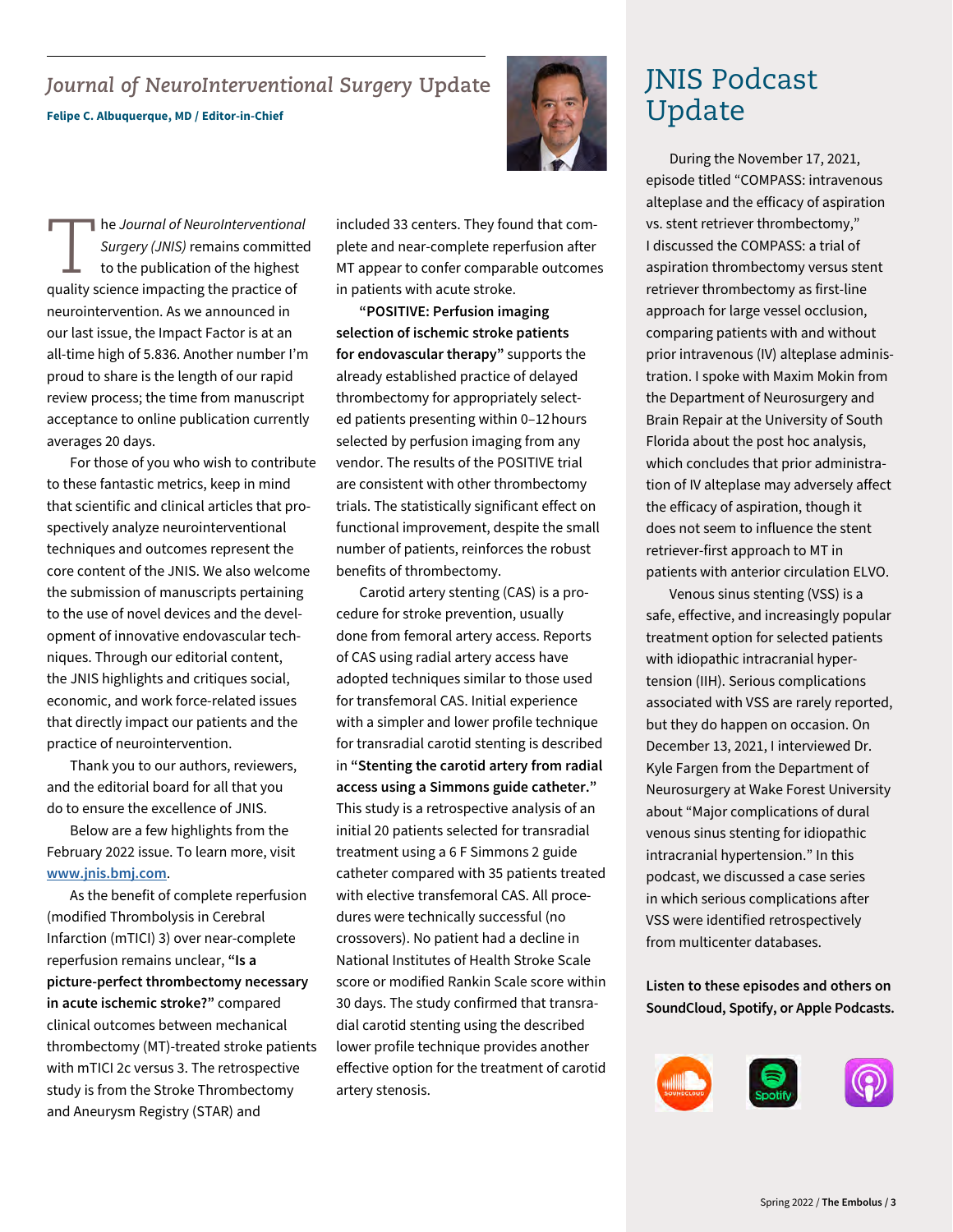## **SNIS Committee Spotlight:**  Young NeuroInterventional Surgery (YNIS) Committee

The Young NeuroInterventional Surgery (YNIS) Committee was created six years ago to understand the needs of SNIS fellows and early career neurointerventionalists and then develop programming and initiatives targeted to their interests.

In its early years, the main goal was to develop a plan for a fellowship match process and create website content for prospective neurointerventionalists. The current YNIS Committee is working to expand from the previous iteration, and under the leadership of Dan Heiferman, MD, and Eric Smith, MD, several new initiatives have been started.

"First and foremost, our committee grew to include those from diverse backgrounds and specialties," said Smith. "Our presence on social media has blossomed into an active source of disseminating



*Dan Heiferman, MD Eric Smith, MD*

information and educational content, and we are working closely with the SNIS Mentorship program to actively promote neurointervention and encourage networking opportunities."

This initiative has already gained some traction; the mentorship committee had a virtual meet and greet with more than 50 people in January.

"We've expanded the size of the YNIS Committee to broaden leadership opportunities to fellows in SNIS," said Heiferman.

"We're also working with the DEI Committee to provide fellow insight and assistance, as well as with the SNIS Board to develop fellow and resident-level educational content and to formalize the fellowship application process."

So far, YNIS has received approval from the SNIS Board to move forward with piloting their Institutional Chapters program with the goal of developing grassroots involvement and interest in neurointervention and the SNIS at a local level.

"We have lofty goals and have already achieved so much in a short time. While there is still much to be accomplished, the support of the SNIS Board has been very encouraging," said Smith.

If you are not already doing so, follow us on Twitter (**@YNIScommittee**) and Instagram (**@ynis\_info**).



#### **SNIS Foundation Update Blaise Baxter, MD, FSNIS / Foundation Chair**

2021 was a wonderful year for the SNIS Foundation. We celebrat-

ed our 10th anniversary and continued our commitment to advancing the neurointervention community alongside individual veteran and novice practitioners who are making their own contributions to this evolving field. Together, we are making a real impact for patients across the United States.

In 2022, we're looking forward to many new opportunities. SNIS is excited to announce it will host its' first-ever Foundation Donors Reception at this year's annual meeting! We are eager to celebrate those who make our work possible.

Research continues to evolve throughout the neurointerventional community. To aid in this endeavor, SNIS distributes research grants to physicians making strides in their field. Dr. Nina Moore received support from the SNIS

Foundation/Joe Niekro Foundation Research Grant to start her evaluation of fluid dynamics in arteriovenous malformations.

She hopes to provide the necessary groundwork to develop clinically relevant predictive mathematical modeling tools of arteriovenous malformations and aneurysms. Given the variability of each person's cerebrovascular anatomy and the potential catastrophic risk of a rupture from an aneurysm or AVM, her work will help determine risk of rupture and best treatment strategy.

The grant has allowed Moore and her team to develop a life-size 3D-printed brain AVM. Through the model, her team is making a flow phantom to qualify fluid flow velocities from preoperative imaging techniques. This flow information will then be used within computational fluid dynamics and fluid structure interaction models for more accurate parameterization.

In addition, the Foundation is continuing its "movement challenges." They are a great way to support its mission to improve patient care, as well as the research and educational goals of the neurointerventional community. These challenges will be quarterly, so make sure to lace up those shoes or fill your tires with air! Whether you walk, run, hike, or bike, we want you to keep moving and support wellness in our community. Participation requires a \$50 entry fee that supports the Foundation's General Fund.

These challenges are designed to bolster scientific research and discovery around treatment options for neurovascular conditions, ensuring the most effective treatment solutions for patients. And remember, you don't have to be a member to join the fun—your whole family can participate, and everyone will receive a medal!

Thank you for your continued support of the SNIS Foundation.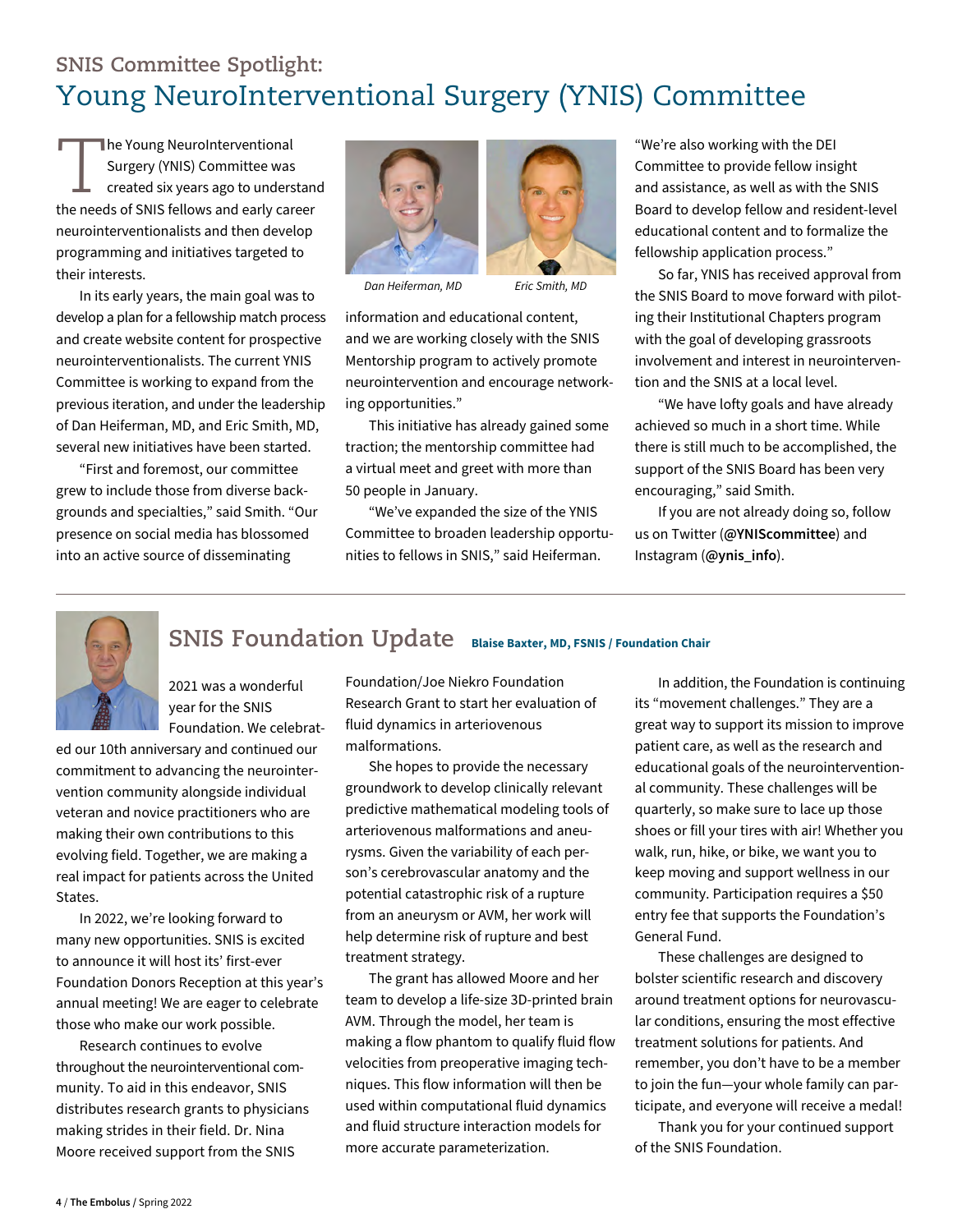## Highlighting Diversity in Neurointervention

The Diversity, Equity, and Inclusion<br>(DEI) Committee led by Jenny Tsai<br>MD has been hard at work finding (DEI) Committee led by Jenny Tsai, MD has been hard at work finding new ways to represent and promote diversity within SNIS membership and neurointervention—whether that means inviting more international, underrepresented minority and female speakers to be featured in all SNIS educational endeavors or ensuring that each SNIS committee is well-represented with diverse members.

…to further their advocacy for DEI, the committee is launching a social media and print campaign in spring 2022 titled **#WeAreNeurointervention** to showcase the diversity within SNIS membership.

To assist the committee in supporting equitable and inclusive professional growth of all its members—regardless of their demographic, professional, and personal differences—they conducted a survey in 2021, and found that:

- There was an increase in female neurointerventionalists early in their career among respondents, but still a lower percentage than in medicine in general.
- More than 50% of respondents perceive issues in equity and inclusion.
- There is a low number of Black neurointerventionalists.
- The majority (78%) of respondents support DEI initiatives as a priority for SNIS.



#WeAreNeurointervention

**TAIWANESE-CANADIAN. MIXED-MEDIA ARTIST. NEUROINTERVENTIONALIST.** 

Jenny Tsai, MD | Interventional Neurologist Spectrum Health West Michigan | Grand Rapids, MI



Jason Wilson MD, MBA, MHCDS | Endovascular Neurosurgeon Methodist Hospital | San Antonio, TX

These findings create opportunities for the DEI committee to foster a greater balance in our industry's demographic by providing equitable and inclusive entry to neurointerventional training and practice. In addition, we should strive for more outreach to underrepresented minorities and provide them mentorship in our field. Gaps still remain in current understanding of DEI issues in neurointervention, and further studies are needed to connect those dots.

**SNIS** 

In the meantime, to further their advocacy for DEI, the committee is launching a social media and print campaign in spring 2022 titled **#WeAreNeurointervention**

to showcase the diversity within SNIS membership. Once data are available, they will track social media metrics to evaluate

the campaign's efforts. Other committee goals for the upcoming year include bolstering the visibility of DEI issues; enhancing outreach, mentorship, and fellowship entry opportunities for candidates; and increasing the number of female neurointerventionalists. The committee also plans to organize a structure for growth in Black neurointerventionalist representation, as well as initiate an infrastructure for community outreach programs.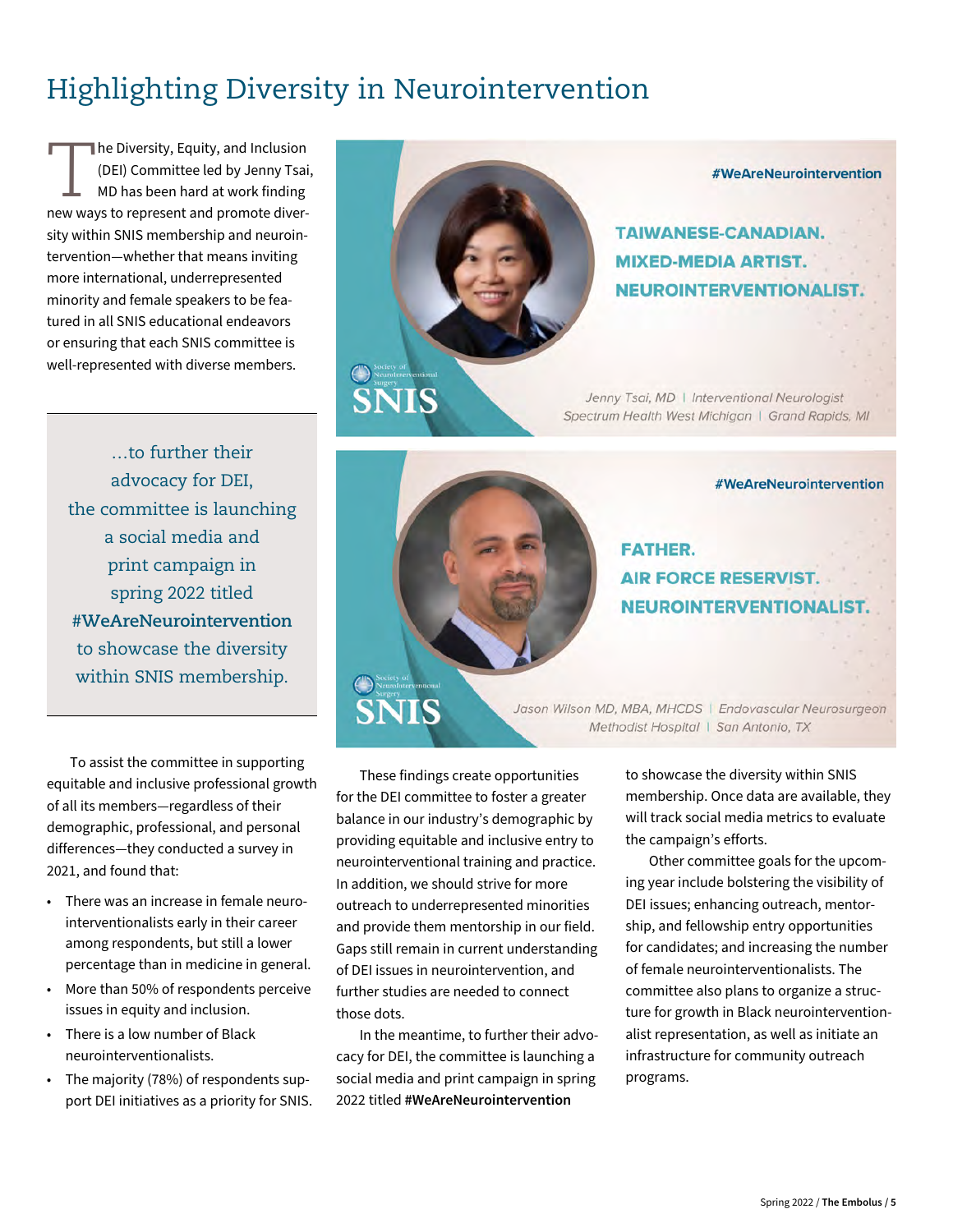### Get Ahead of Stroke® Update

I n 2021, the Get Ahead of Stroke® campaign changed triage, transport, and treatment policies in two states. This has resulted in potentially better outcomes for hundreds of thousands of stroke patients. After our policy change victories in Ohio and North Carolina, the Get Ahead of Stroke® team is gearing up for a successful 2022. We look forward to working with more legislators this year to update stroke triage and transport protocols to ensure that all patients get to appropriate treatment as soon as possible. A few highlights of our recent progress with states include:

**Pennsylvania:** Following the Bureau of EMS Services' adoption of SNIS's recommendations within Pennsylvania's Basic Life Support (BLS) protocols, the campaign team continued stakeholder engagement. Sen. Devlin Robinson's team shared that the Emergency Room Physicians Organization is supportive of our efforts and wants to discuss the proposed bill language to ensure alignment. We also met with Rep. Marci Mustello and Sen. July Ward and engaged with additional stakeholders like Rep. Bridget Kosierowski and Rep. Donna Bullock to discuss the proposed legislation.

**Massachusetts:** This spring, the Joint Committee of Public Health is drafting legislation that combines all six of the proposed stroke-related bills into one. The initial version shared with us retains our language specific to triage and transport protocols for stroke, including ELVO. We continue to engage with Rep. Decker's Chief of Staff Kathleen Hornby and Sen. Jo Comerford's Legislative Director Brian Rosman about the need to keep the proposed stroke legislation moving forward due to its potential for saving lives and reducing disability.

**Michigan:** We're working with Gov. Gretchen Whitmer's office to draft a potential proclamation in honor of Stroke Awareness Month this May. We're also

engaging the Michigan Department of Health and Human Services to meet with Dr. Tsai and Emily Schwarztkopf, the policy director of MDHHS, to further efforts in the state.

**Georgia:** As we begin our efforts in Georgia, our first priority will be to initiate conversations with appropriate agency staff at the Department of Public Health (DPH) to determine the best path to improve the state's triage and transport protocol for stroke patients. Prospective legislative champions include Rep. James Beverly, Rep. Sharon Cooper, and Rep. Lee Hawkins.

On the heels of inclusion of language in the FY22 federal omnibus endorsing updated stroke systems of care, we're happy to share that new National Model EMS Clinical Guidelines (Version 3.0) have been published by the National Association of State EMS Officials (NASEMSO). Thank you to Don Frei, who spoke to NEMSAC last month about the importance of updating stroke protocols.

While not binding, these guidelines will

help steer all states and localities toward triage, transport and treatment protocols that best meet the needs of stroke patients. We're hopeful that they will infuse urgency and support into current state efforts and jumpstart protocol updates across the country.

In order to build a system, all pieces have to work together. That's why the campaign team is also expanding its efforts in other ways; a new phase of the campaign is underway and includes increasing EMS understanding of revised stroke protocols and triage and educating consumers about the importance of calling 911 for stroke symptoms.

Do you know an organization that might be a great nonprofit partner for our work? Contact Marie Williams Denslow at **williams@snisonline.org**. In addition, please email Marie if you are interested in supporting the campaign in your state.

To stay up to date with the campaign, sign up for the Get Ahead of Stroke® newsletter at **[www.getaheadofstroke.org/](http://getaheadofstroke.org/join-us/) [join-us.](http://getaheadofstroke.org/join-us/)**



Our **Stroke Scales for EMS** mobile app has been downloaded by more than 9% of the current EMS workforce—that's 23.8K total downloads! Share the app to help first responders better identify the signs of a severe stroke and get patients to the appropriate care quickly.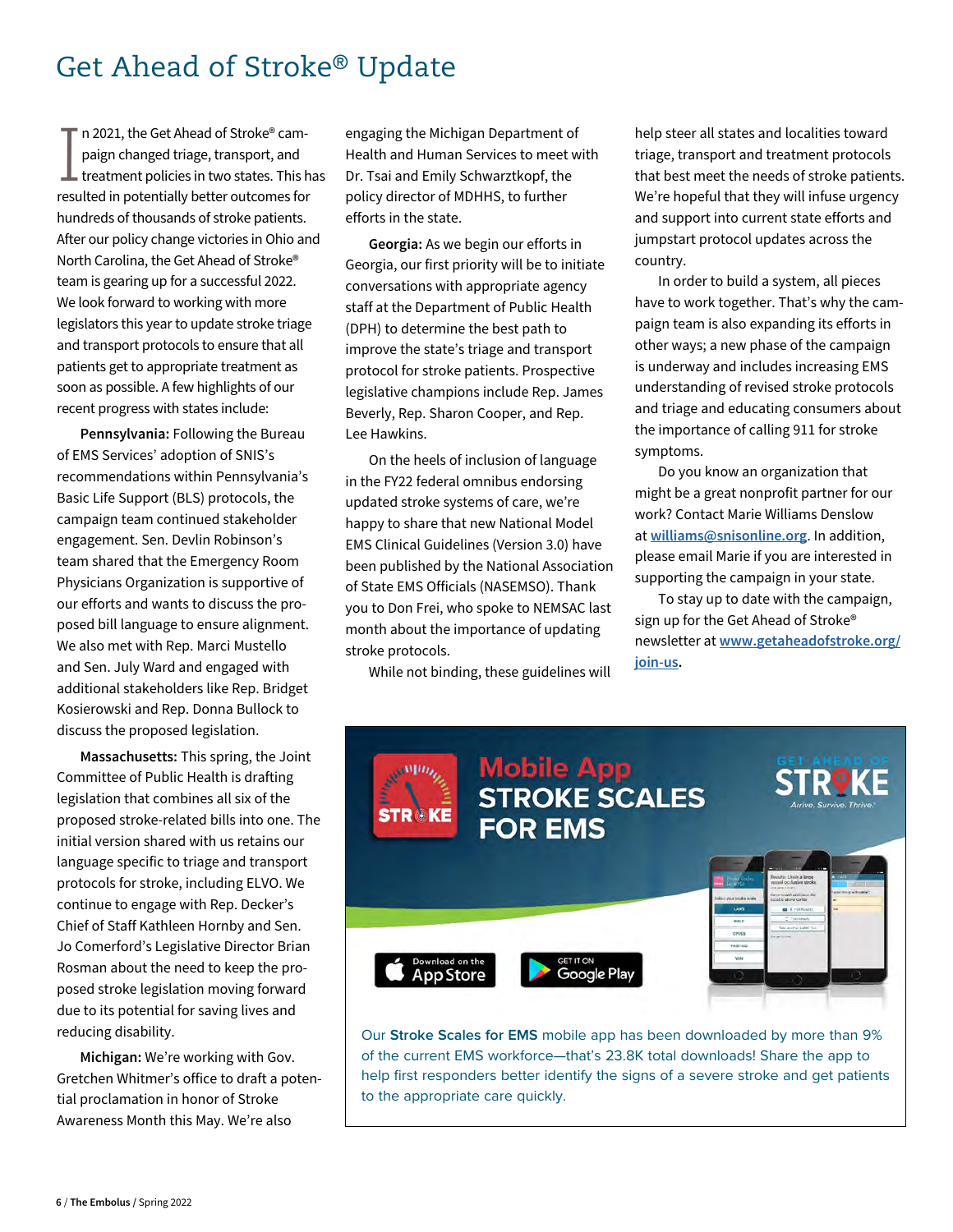#### Impacts of the Protecting Medicare and American Farmers from Sequester Cuts Act

**Joshua Hirsch, MD, FSNIS / SNIS Health, Policy & Economics Chair**

**Many physicians across the U.S.**<br>
In December when Congress<br> **Also Bestecting Modicare and** heaved a collective sigh of relief in December when Congress passed the Protecting Medicare and American Farmers from Sequester Cuts Act. Before this intervention, doctors were anticipating Medicare payment cuts of 9.75% in January 2022. The impact of these cuts could have been extremely detrimental, as physician practices across the nation are still recovering from the financial impact of COVID-19.

That's why SNIS members participated in a coalition that lobbied aggressively for these changes. The new legislation adds a 3% increase across the board to the Medicare Conversion Factor for calendar year 2022. In addition, it pushed the statutory pay-as-you-go scorecards into 2023 and slowed sequestration payment restrictions required by the 2011 Budget Control Act.

This ruling has a massive impact on the quality of care we can provide to our patients. The potential Medicare cuts were particularly dangerous because they could have led to a diminution in beneficiary access. For neurointerventionalists who are already suffering from challenges associated with the pandemic, forestalling these cuts was crucial. Our health care facilities need to remain open to serve the populations most in need, including providing access to life-saving care for individuals experiencing strokes, aneurysms, and other deadly conditions.

Unfortunately, this legislative correction provides only one additional year of 3% support before SNIS members and other providers must once again take up this challenge. Moreover, certain add-on codes that are supported by Centers for Medicare and Medicaid Services and could impact the conversion factor adversely had their implementation postponed for three

years. At the end of 2022, two of those three years will have run out. At the same time, SNIS leadership is focused on other challenges impacting our members like clinical labor pricing and recent controversial administrative changes to the legislative solution for surprise billing.

If you would like more information on the Protecting Medicare and American Farmers from Sequester Cuts Act or to learn about how our leadership is working to optimize care for our patients, contact me at **JAHIRSCH@mgh.harvard.edu**.



### SNIS Insights: Online Webinar Series

Since April 2020, more than 14,000 have viewed the highly popular bi-weekly SNIS Insights: Online Webinar Series. In 2022, the webinars offer an intriguing look into techniques and valuable learning opportunities. CME credit is available upon registered participation in a live webinar.

Through partnering with the Oriental Conference of Interventional Neuroradiology (OCIN) and the European Society of Minimally Invasive Neurological Therapy (ESMINT), SNIS Insights is starting a new international webinar program this year that will cover a variety of topics, such as:

- Challenges in Flow Diversion: Posterior Circulation and Ruptured Aneurysms
- Carotid Artery Disease: Indication and Choices
- Controversies and Challenges in Stroke Intervention: A Case Panel
- Endovascular Treatments for Intracranial Tumors

In addition, on the first Thursday of every month, SNIS Insights hosts the *Journal of NeuroInterventional Surgery (JNIS)* Journal Club with JNIS Social Media Assistant Editor Reade De Leacy, MD. Each month, Dr. De Leacy hosts a panel of discussants and one to two authors to take an in-depth look at recent articles published in JNIS and provide viewers with relevant and practical insights from the studies.

Members can register for upcoming webinars or view recordings of previous sessions by going to **[snisonline.org/insights](https://www.snisonline.org/insights/)**.